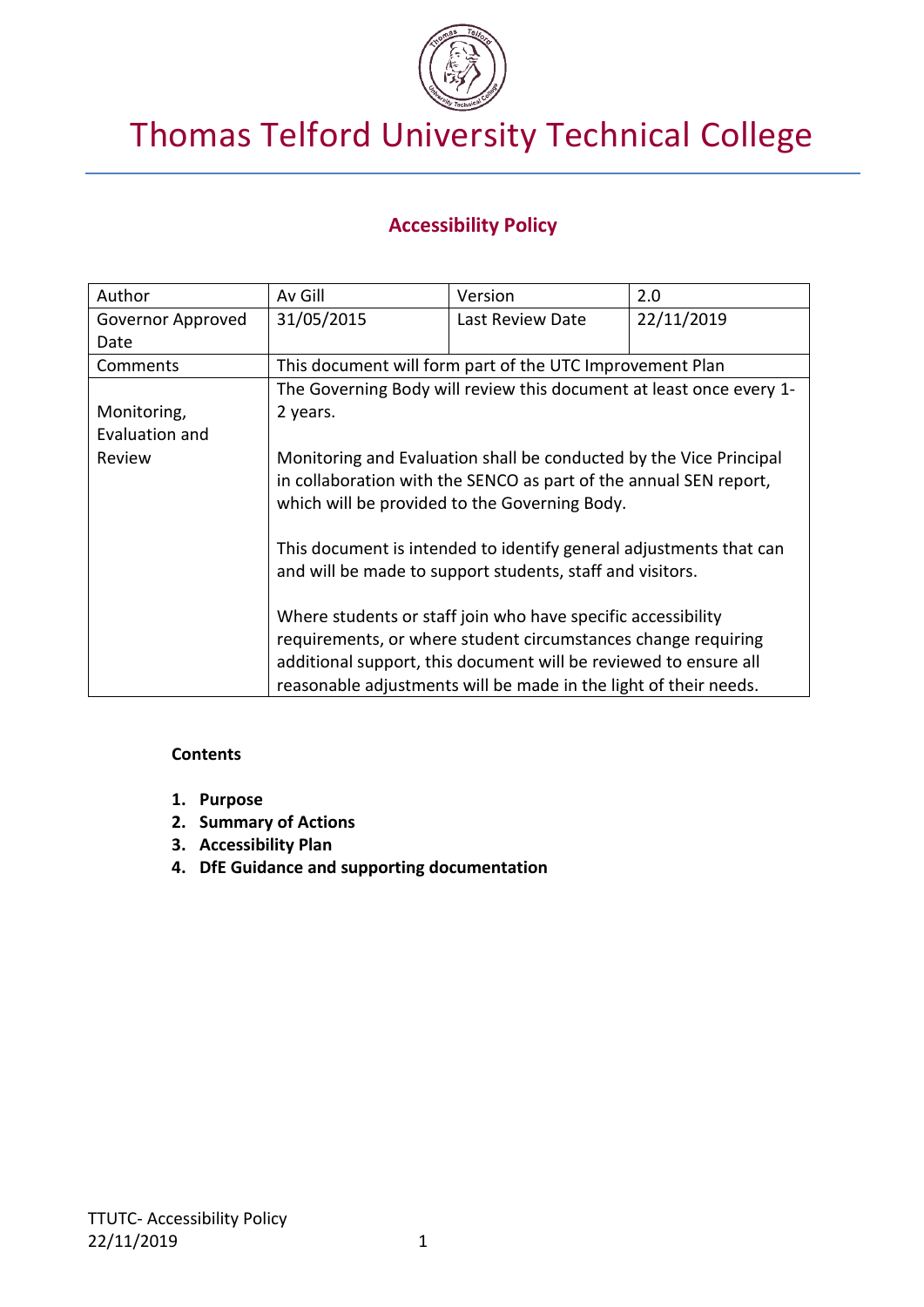### **1. Purpose**

**1.1** It is our intention to remove, as far as possible, those barriers which make it hard for a person who has difficulties with;

- **1.1.1** Mobility
- **1.1.2** Physical co-ordination
- **1.1.3** Manual dexterity
- **1.1.4** Continence
- **1.1.5** Ability to lift, carry or move everyday objects
- **1.1.6** Speech, hearing or eyesight
- **1.1.7** Memory or ability to learn, concentrate or understand
- **1.1.8** Perceiving risk or physical danger

**1.2** To take part in the day to day life of our college and benefit from the educational experiences and service we provide.

**1.3** As a new building, Springfield Campus meets all DDA requirements and regulations with lift access to all floors, automated reception doors and appropriate WC and changing facilities. The Accessibility Plan will be incorporated into the College Development Plan.

### **2. Summary of Actions**

**2.1** To accomplish these developments we will:

- **2.1.1** Continually review the environment of the UTC, the way we plan, prepare and deliver the curriculum, the information we provide for pupils so that we can improve the access for both individuals and groups;
- **2.1.2** Work to provide an atmosphere where all students feel safe and valued;
- **2.1.3** Achieve this by promoting understanding of disability and work to show positive models of people with a disability. We will avoid stereotypes and use language which emphasises the person rather than the disability;
- **2.1.4** Examine those parts of our active and extra-curricular activities which may have limited access for pupils with a disability and see if it is possible to provide learning experiences which promote similar development of knowledge and understanding;
- **2.1.5** Trigger an investigation of access within our planning cycle so that it is an explicit part of our College Development Plan

### **3. Accessibility Plan**

| <b>Area of Focus</b>                                                                                                                                                  | Action                                                                                                                        |  |
|-----------------------------------------------------------------------------------------------------------------------------------------------------------------------|-------------------------------------------------------------------------------------------------------------------------------|--|
| Improving access to the curriculum:<br>Ensure the curriculum is<br>$\bullet$<br>differentiated to meet the learning<br>needs of students with SEN and<br>disabilities | • Common curriculum planning identifies<br>success criteria for all qualification<br>objectives at all levels of performance. |  |